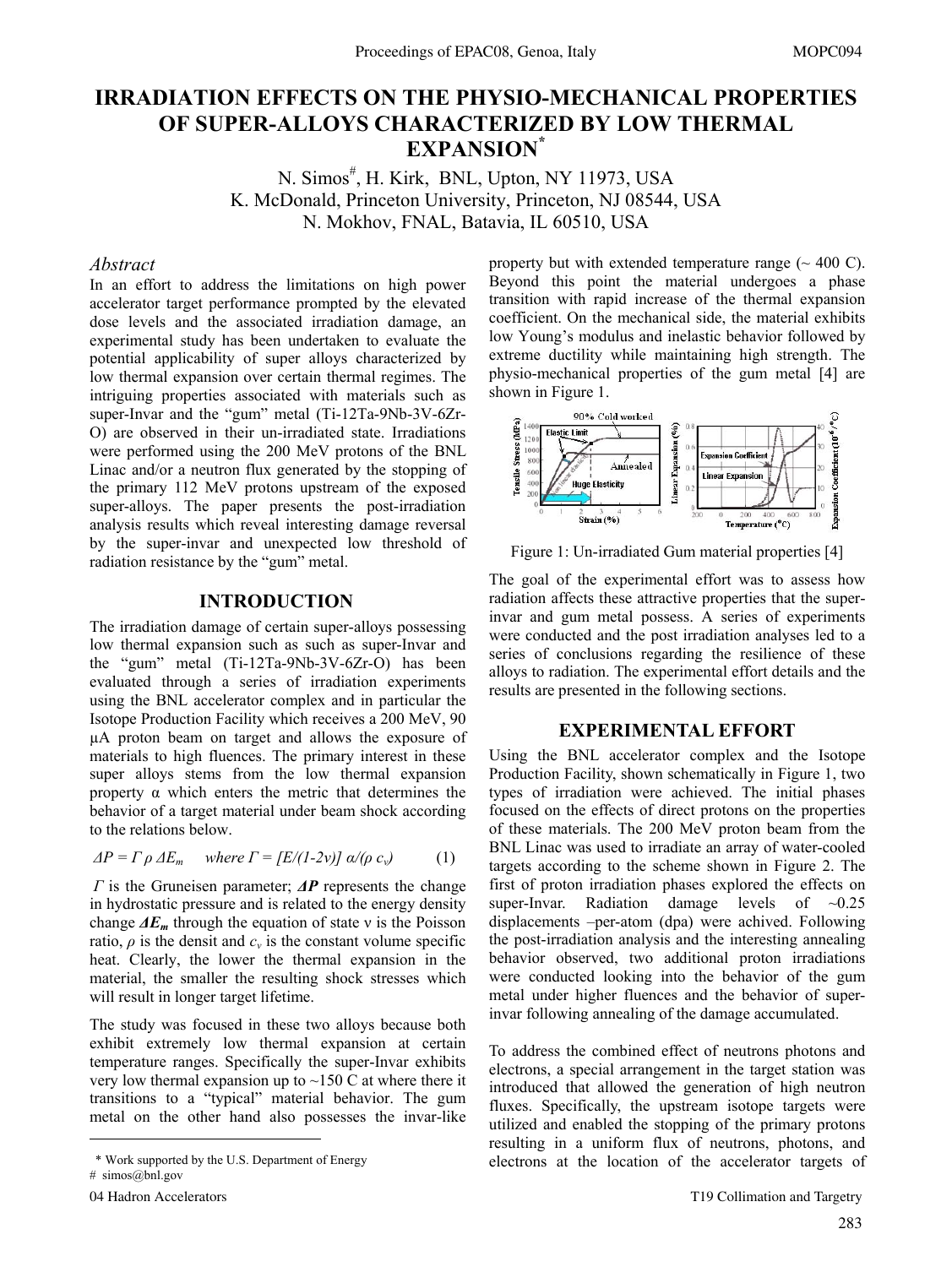interest (super-invar and gum metal). Figure 4 depicts the schematic of the target arrangement as generated by the MARS15 Monte-Carlo code [5] which was used to generate the flux and estimate the integrate dose received. Figure 5 depicts the particle tracks which show that the primary protons are stopped by the last isotope target situated upstream of the gum metal and super-invar materials. Figure 6 are MARS15 estimation of the neutron, photon and secondary proton fluxes in the entire target configuration. Figure 7 are neutron and proton energy spectra at the super-Invar location.



Figure 2: Schematic of the BNL BLIP irradiation facility



Figure 3: Target assembly for 200 MeV proton irradiation



Figure 5: Un-irradiated Gum material properties

# **POST-IRRADIATION RESULTS**

Initial evaluation of the irradiated super Invar revealed that even modest levels of irradiation  $(-0.20$  dpa) resulted in dramatic increase of its CTE, as shown in Figure 8. As shown in Figure 9 the material exhibited good resistance in the ductility loss due to irradiation while also showed dependence on the temperature. Prompted by findings of annealing behavior of other special materials and composites the irradiated super-Invar was annealed using different thermal cycles. The results of the process are shown in Figure 10. It was found that the material reverses the damage completely when annealed to a temperature above  $600^{\circ}$  C which appears to be a characteristic threshold.



Figure 6: Estimated neutron, photon and proton spectra in the target irradiation arrangement (MARS15 code)







Figure 8: Proton irradiation effects on super-Invar CTE



Figure 9: Proton irradiation effects and temperature effects on the stress-strain relation of super-Invar

To assess whether the annealed and restored super-invar can resist radiation damage brought upon a new exposure (it has been found that other alloys with annealed damage suffer a greater damage after subsequent irradiation) the super invar was re-irradiated to about 1.0 dpa and was reevaluated with post—irradiation analysis. It was found that while damage re-appeared in the form of increased thermal expansion in the range of 0-150 C, re-annealing was able to bring the material back to the original state. This remarkable behavior is shown in Figure 11. Restored invar material, following the second proton irradiation, were exposed to the irradiating field that is dominated by neutrons combined with photons, electrons and secondary protons. Following the completion of the exposure which achieved lower integrated fluence even though that target arrangement was exposed to much higher direct proton current (actual estimates still pending), the super invar